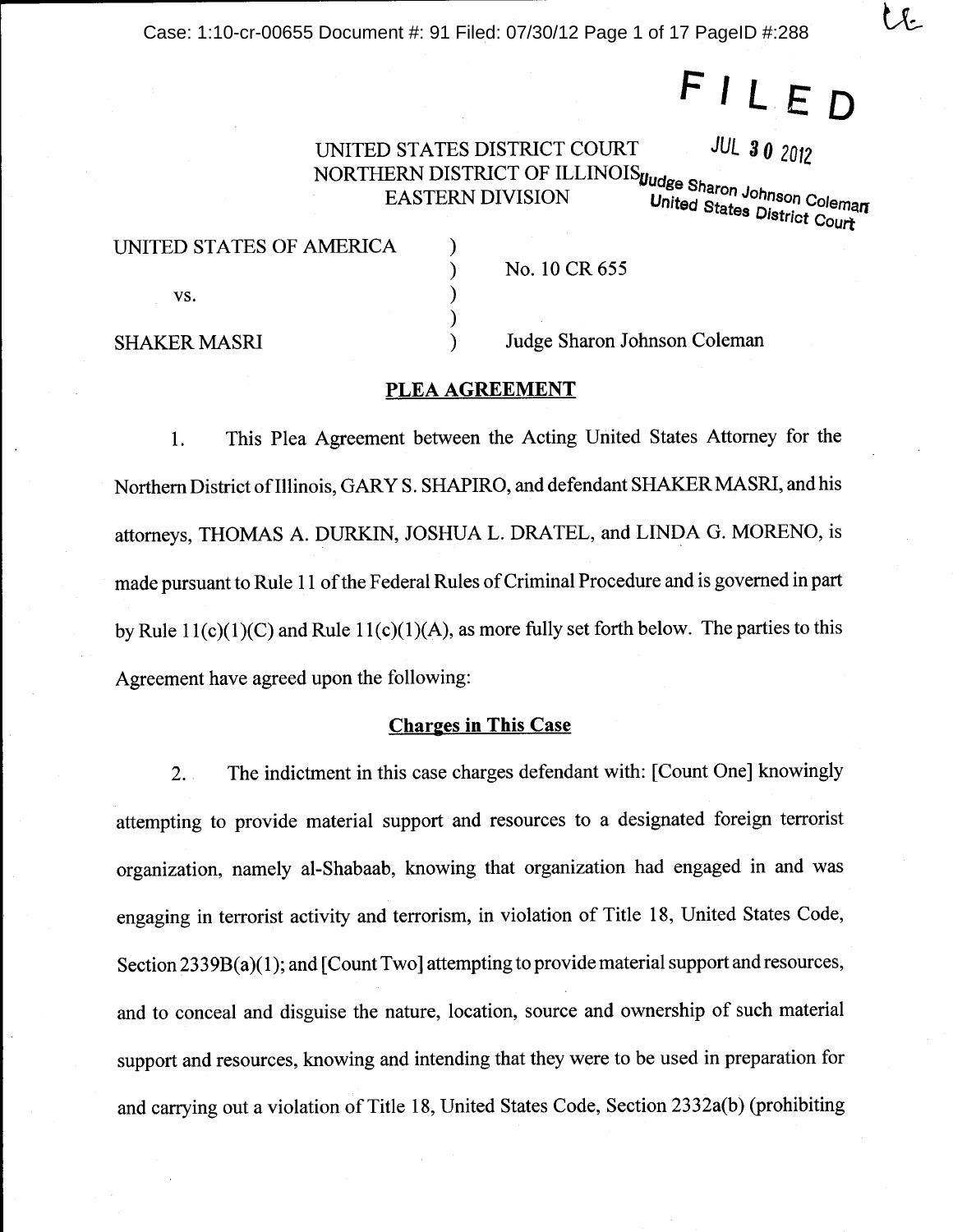a national of the United States from using, threatening, attempting or conspiring to use a weapon of mass destruction outside the United States), in violation of Title 18, United States Code, Section 2339A.

Defendant has read the charges against him contained in the indictment, and 3. those charges have been fully explained to him by his attorney.

Defendant fully understands the nature and elements of the crimes with which 4. he has been charged.

# **Charge to Which Defendant Is Pleading Guilty**

By this Plea Agreement, defendant agrees to enter a voluntary plea of guilty 5. to Count One of the indictment, which charges defendant with knowingly attempting to provide material support and resources to a designated foreign terrorist organization, namely al-Shabaab, knowing that organization had engaged in and was engaging in terrorist activity and terrorism, in violation of Title 18, United States Code, Section  $2339B(a)(1)$ .

### **Factual Basis**

Defendant will plead guilty because he is in fact guilty of the charge contained 6. in Count One of the indictment. In pleading guilty, defendant admits the following facts and that those facts establish his guilt beyond a reasonable doubt:

From on or about July 19, 2010 to on or about August 3, 2010, Defendant SHAKER MASRI knowingly attempted to provide material support and resources to a designated foreign terrorist organization, namely al-Shabaab, knowing that organization had engaged

 $\overline{2}$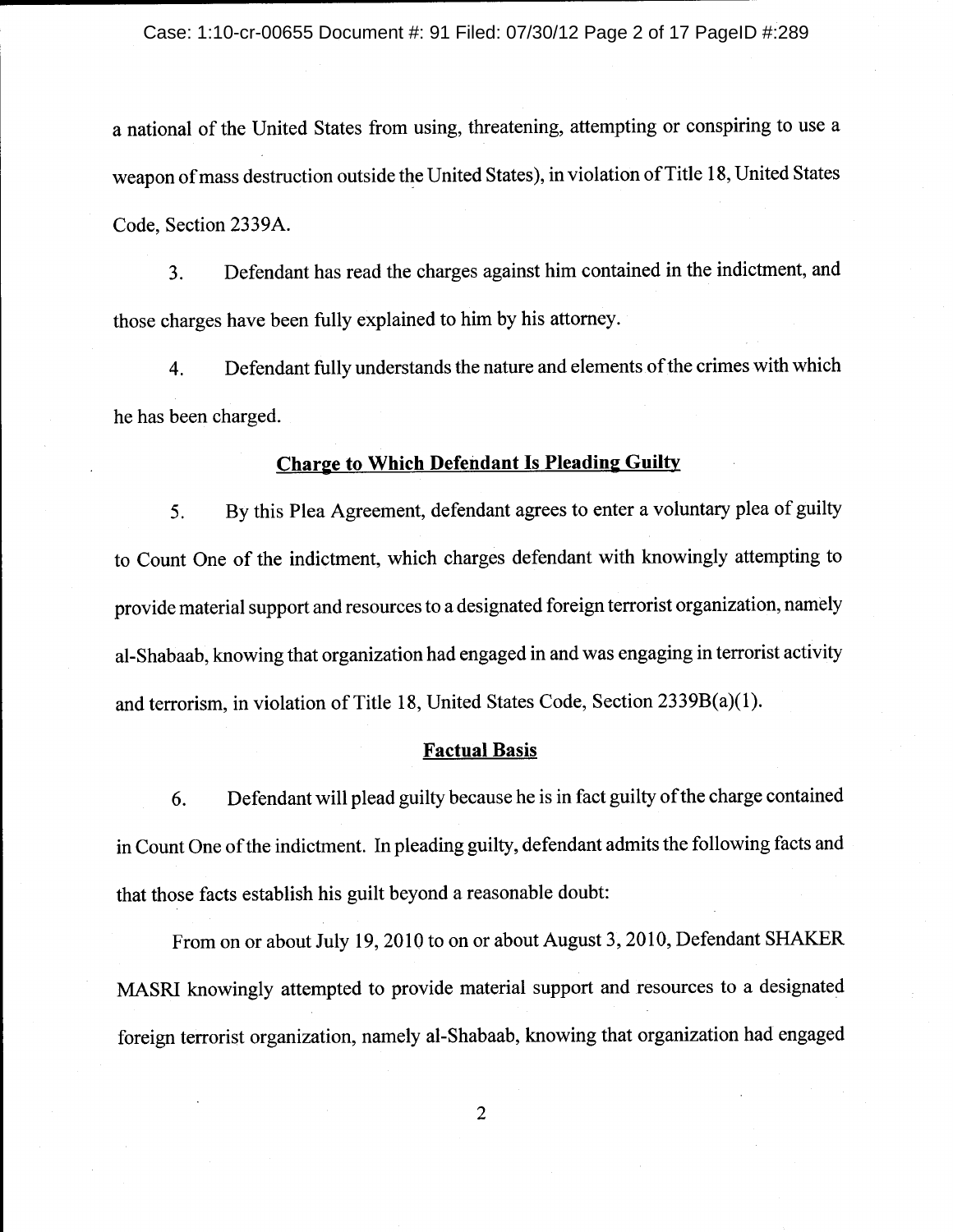#### Case: 1:10-cr-00655 Document #: 91 Filed: 07/30/12 Page 3 of 17 PageID #:290

in and was engaging in terrorist activity and terrorism; in violation of Title 18, United States Code, Section  $2339B(a)(1)$ .

In particular, on or about July 19, 2010, the defendant, SHAKER MASRI, a citizen of the United States; told an associate, who, then unbeknownst to MASRI, was a government cooperating source, that he (MASRI) had decided to travel abroad to engage in a jihadist conflict as a combatant. In particular, MASRI told this associate (hereinafter referred to as the "CS"), that he wanted to travel to a conflict zone to engage in jihadist fighting. MASRI explained that, to engage as a combatant in such a conflict, he had two choices: either travel to Somalia to aid al-Shabaab or to Afghanistan to aid al-Qaeda. MASRI indicated that he had decided to travel to Somalia. The CS asked MASRI if he was determined to travel for iihad. MASRI assured the CS that he was. MASRI told the CS that he only needed funds to facilitate his proposed travel. The CS responded that he had money that could be used to facilitate MASRI's proposed travel. The CS, however, placed a condition on the provision of those funds: he wanted to join MASRI in traveling to Somalia to join al-Shabaab. MASRI agreed.

MASRI and the CS met to discuss their proposed travel on multiple occasions over the following two weeks. During these conversations, MASRI and the CS discussed the logistics of their proposed travel to Somalia, including prospective travel routes, dates on which to travel, how to conceal their departure, the financial costs of the journey, the necessity of supplies, and the weapons they would need to acquire in Somalia. In their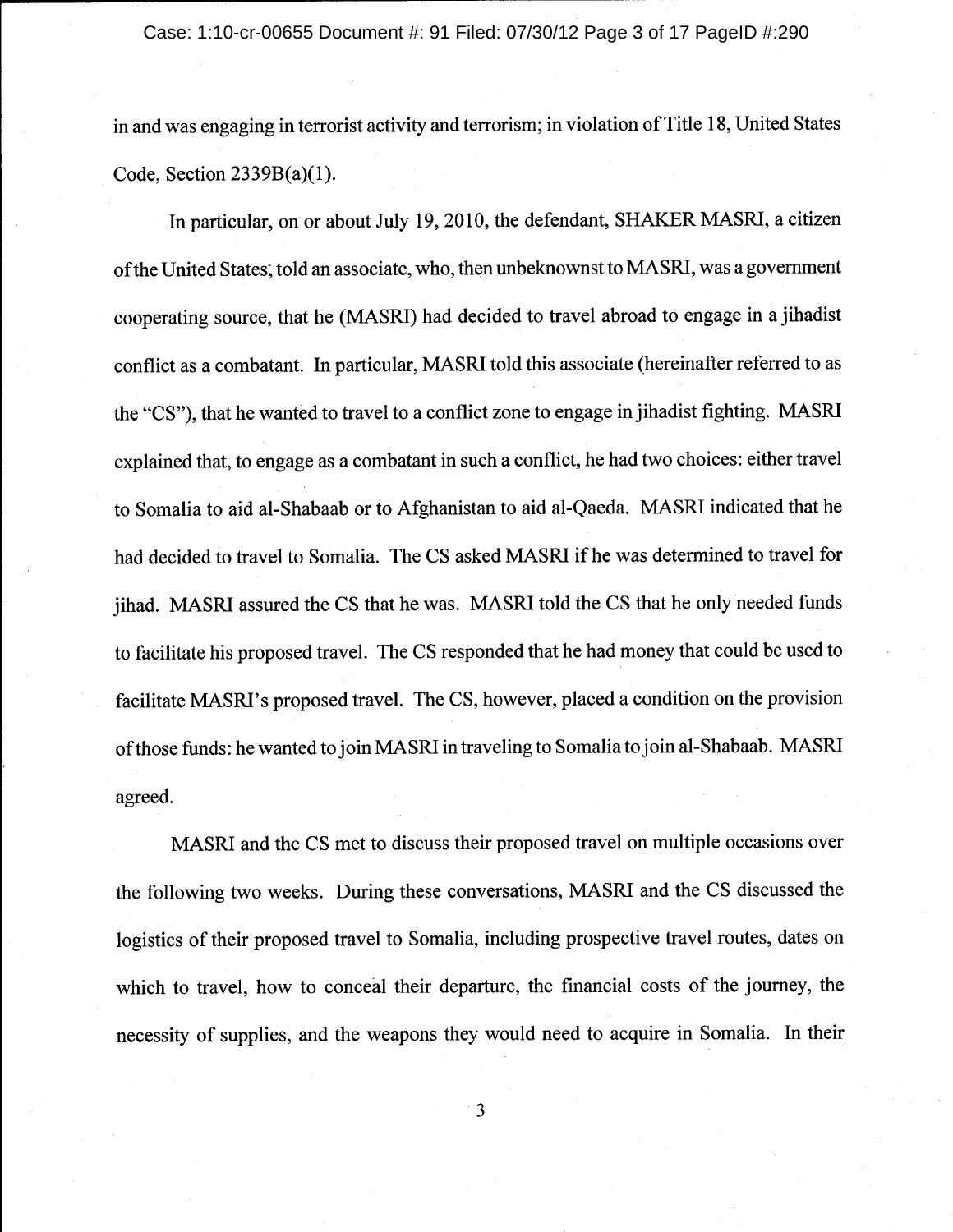conversations, MASRI warned the CS that they had to be careful to avoid drawing any attention to their proposed travel.

MASRI and the CS met to discuss their proposed travel on July 23, 2010 and July 28, 2010. During these meetings, MASRI suggested to the CS that, to avoid suspicion, they should avoid traveling directly towards East Africa. Rather, MASRI suggested that they travel to southern California from where they could cross the United States' border into Mexico. MASRI explained that from Mexico, they could travel onward to and through a Latin or South American country that did not work with United States' law enforcement before heading towards East Africa. When questioned by the CS concerning how they would link up with al-Shabaab once in Somalia, MASRI assured the CS that the area of southern Somalia to where they would be traveling was controlled exclusively by al-Shabaab. In response to the CS's inquiries concerning what would transpire once they arrived in Somalia, MASRI told the CS that he expected that they would be placed with a brigade of al-Shabaab's militia comprised of foreign fighters.

At the time he was planning to travel to join al-Shabaab, MASRI knew that al-Shabaab was a militant organization that had engaged in violent terrorist activity. MASRI was also aware that al-Shabaab's leadership had issued statements advocating terrorism. MASRI further knew that the United States had designated al-Shabaab as a foreign terrorist organization under United States law. In their July 23, 2010 meeting, MASRI told the CS that once they embarked on their journey, they would be "wanted" men.

 $\overline{\mathbf{4}}$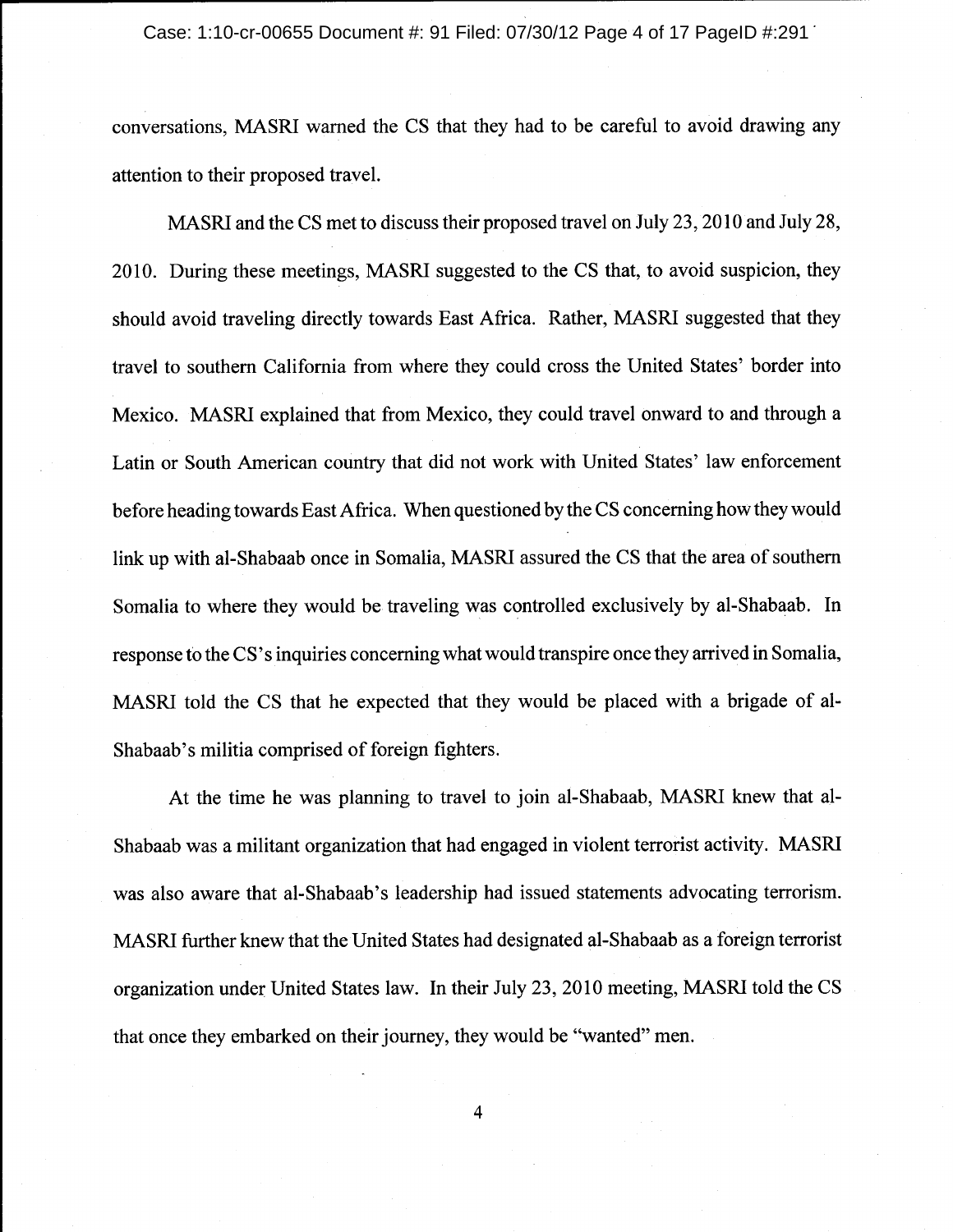Case: 1:10-cr-00655 Document #: 91 Filed: 07/30/12 Page 5 of 17 PageID #:292

MASRI and the CS met again on July 29, 2010. During this meeting, the CS and MASRI went to the CS's home where they used the CS's computer to purchase airline tickets to travel from Chicago, Illinois to Los Angeles, California. In particular, MASRI, using a debit card provided by the CS, purchased two one-way tickets to travel on Southwest Airlines flight number 2109, departing from Chicago, Illinois's Midway Airport on August 4, 2010 at 6:20 a.m. and arriving at Los Angeles, California's Los Angeles International Airport at 8:50 a.m.

When discussing their proposed travel, MASRI told the CS that before they left, he needed to discard his laptop and purchase a new computer. MASRI explained that he needed to destroy his computer because of the incriminating nature of information contained therein. The CS agreed to help. MASRI and the CS met on the afternoon of August 3, 2010. The purported purpose of their meeting was to finalize preparations for their impending journey to Somalia. The CS picked up MASRI close to his residence. They then drove to a liquor store where the CS was to collect an alleged debt that could be used to finance their trip. After allegedly obtaining \$18,000 in funds from the liquor store, the CS and MASRI traveled to a retail store where they purchased a new laptop computer. MASRI was arrested immediately as he and the CS exited the store.

### **Maximum Statutory Penalties**

Defendant understands that the charge to which he is pleading guilty carries  $7.$ the following statutory penalties: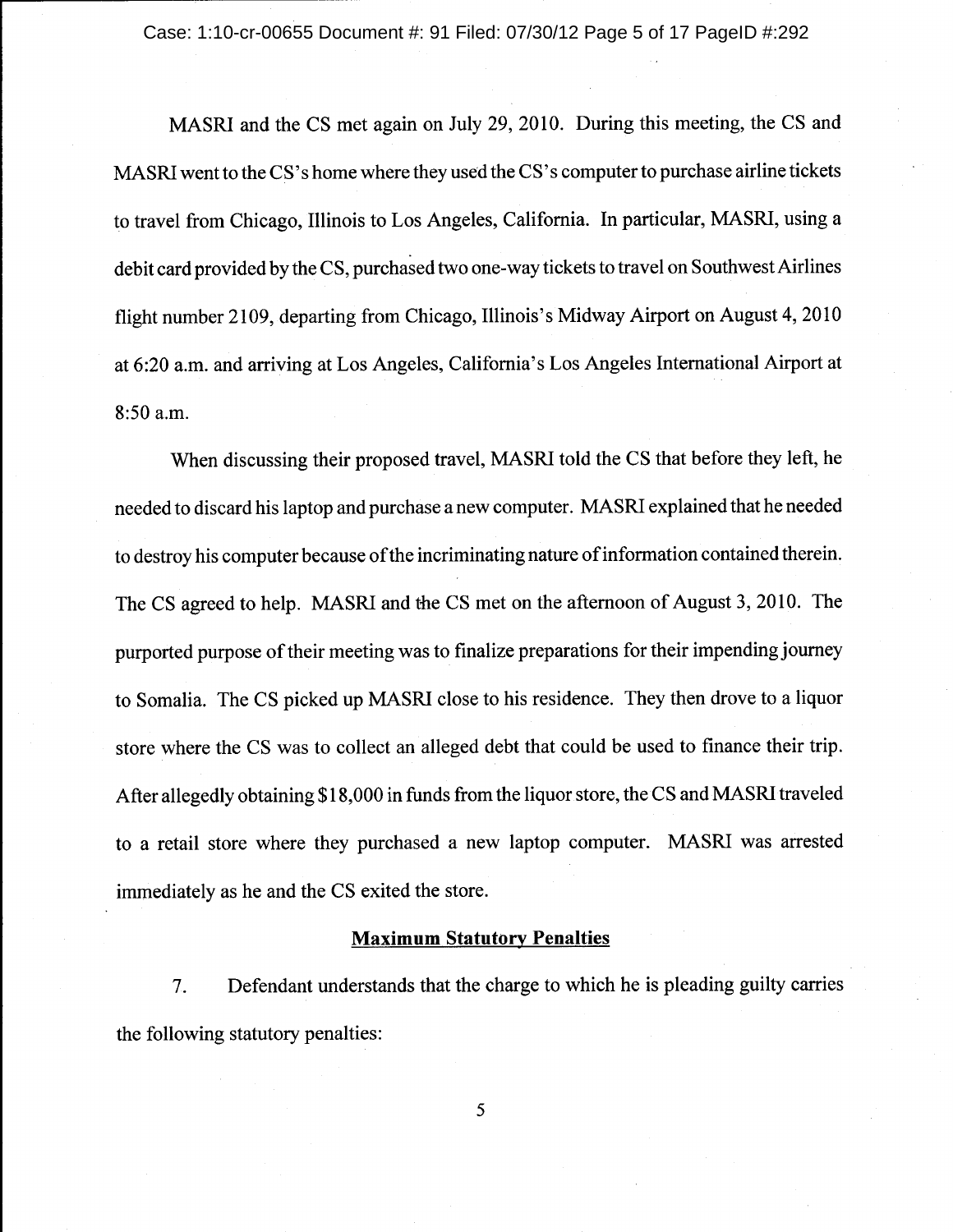A maximum sentence of 15 years' imprisonment. This offense also a. carries a maximum fine of \$250,000. Defendant further understands that the judge also may impose a term of supervised release of any term of years or life.

In accord with Title 18, United States Code, Section 3013, defendant **.** will be assessed \$100 on the charge to which he has pled guilty, in addition to any other penalty imposed.

# **Sentencing Guidelines Calculations**

8. Defendant understands that in imposing sentence the Court will be guided by the United States Sentencing Guidelines. Defendant understands that the Sentencing Guidelines are advisory, not mandatory, but that the Court must consider the Guidelines in determining a reasonable sentence.

For purposes of calculating the Sentencing Guidelines, the parties agree on the 9. following points:

**Applicable Guidelines.** The Sentencing Guidelines to be considered a. in this case are those in effect at the time of sentencing. The following statements regarding the calculation of the Sentencing Guidelines are based on the Guidelines Manual currently in effect, namely, the November 2011 Guidelines Manual.

> **Offense Level Calculations.**  $\mathbf{b}$ .

> > The base offense level is 26, pursuant to Guideline  $\S 2M5.3(a)$ . i.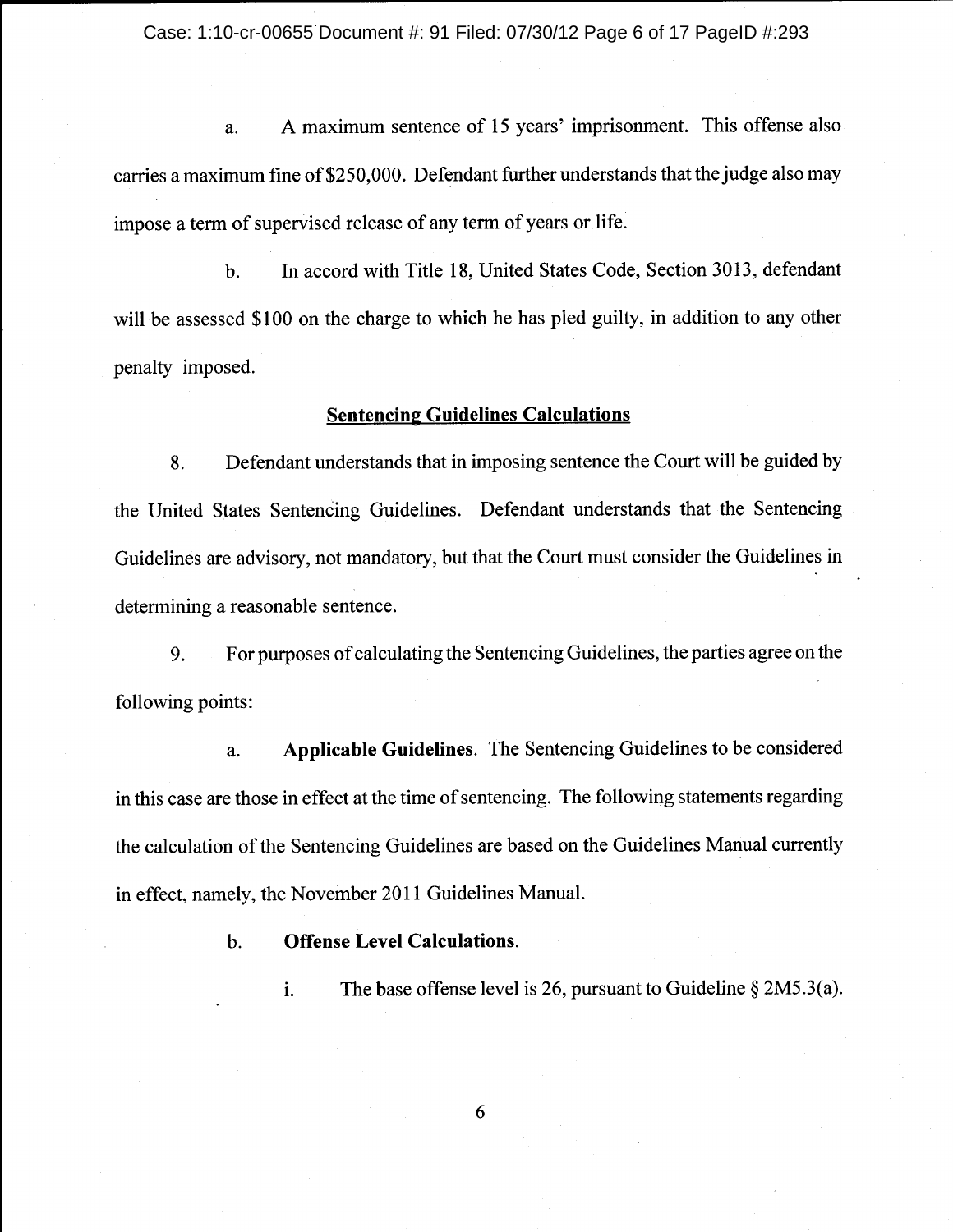Pursuant to Guideline  $\S 2M5.3(b)(1)(E)$ , the offense level is ii. increased by two levels because the offense involved the provision of material support or resources with the intent, knowledge, or reason to believe that they would be used to commit or assist in the commission of a violent act.

iii. Pursuant to Guideline  $\S 3A1.4(a)$ , the offense level is increased by 12 levels because the offense was intended to promote a federal crime of terrorism.

Defendant has clearly demonstrated a recognition and affirmative iv. acceptance of personal responsibility for his criminal conduct. If the government does not receive additional evidence in conflict with this provision, and if defendant continues to accept responsibility for his actions within the meaning of Guideline  $\S 3E1.1(a)$ , including by furnishing the United States Attorney's Office and the Probation Office with all requested financial information relevant to his ability to satisfy any fine that may be imposed in this case, a two-level reduction in the offense level is appropriate.

In accord with Guideline  $\S$  3E1.1(b), defendant has timely  $V_{\bullet}$ notified the government of his intention to enter a plea of guilty, thereby permitting the government to avoid preparing for trial and permitting the Court to allocate its resources efficiently. Therefore, as provided by Guideline  $\S 3E1.1(b)$ , if the Court determines the offense level to be 16 or greater prior to determining that defendant is entitled to a two-level reduction for acceptance of responsibility, the government will move for an additional onelevel reduction in the offense level.

 $\overline{7}$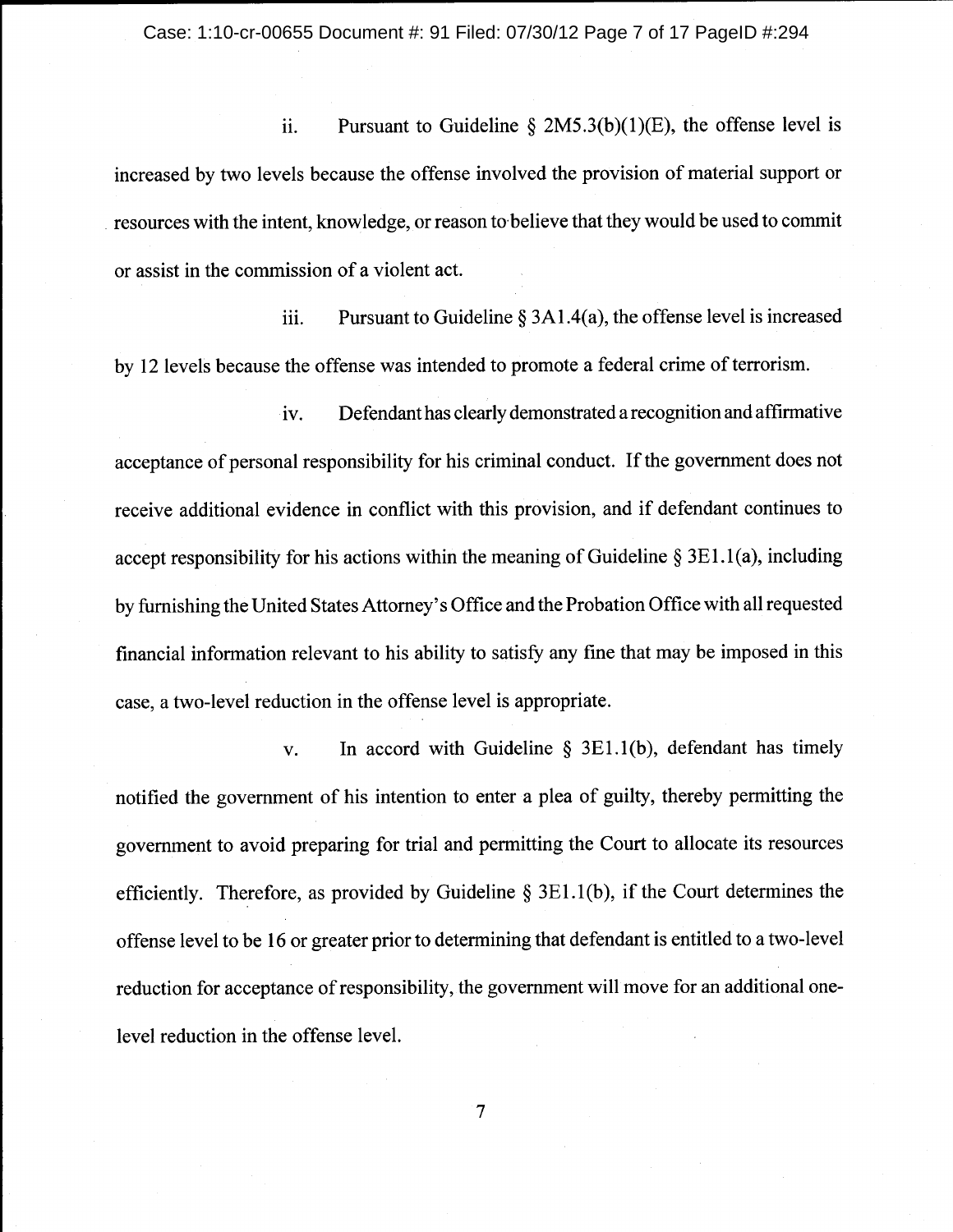Case: 1:10-cr-00655 Document #: 91 Filed: 07/30/12 Page 8 of 17 PageID #:295

Criminal History Category. With regard to determining defendant's c. criminal history points and criminal history category, based on the facts now known to the Pursuant government, defendant's criminal history points equal zero. to Guideline § 3A1.4(b), however, defendant's criminal history category is VI.

Anticipated Advisory Sentencing Guidelines Range. Therefore, d. based on the facts now known to the government, the defendant will qualify for an anticipated Sentencing Guideline offense level of 37, which, when combined with the anticipated criminal history category of VI, results in an anticipated advisory Sentencing Guideline range of 180 months' imprisonment pursuant to Guideline  $\S$  5G1.1(a), in addition to any supervised release and fine the Court may impose.

Defendant and his attorneys and the government acknowledge that the e. above Guideline calculations are preliminary in nature, and are non-binding predictions upon which neither party is entitled to rely. Defendant understands that further review of the facts or applicable legal principles may lead the government to conclude that different or additional Guideline provisions apply in this case. Defendant understands that the Probation Office will conduct its own investigation and that the Court ultimately determines the facts and law relevant to sentencing, and that the Court's determinations govern the final Guideline calculation. Accordingly, the validity of this Agreement is not contingent upon the probation officer's or the Court's concurrence with the above calculations, and defendant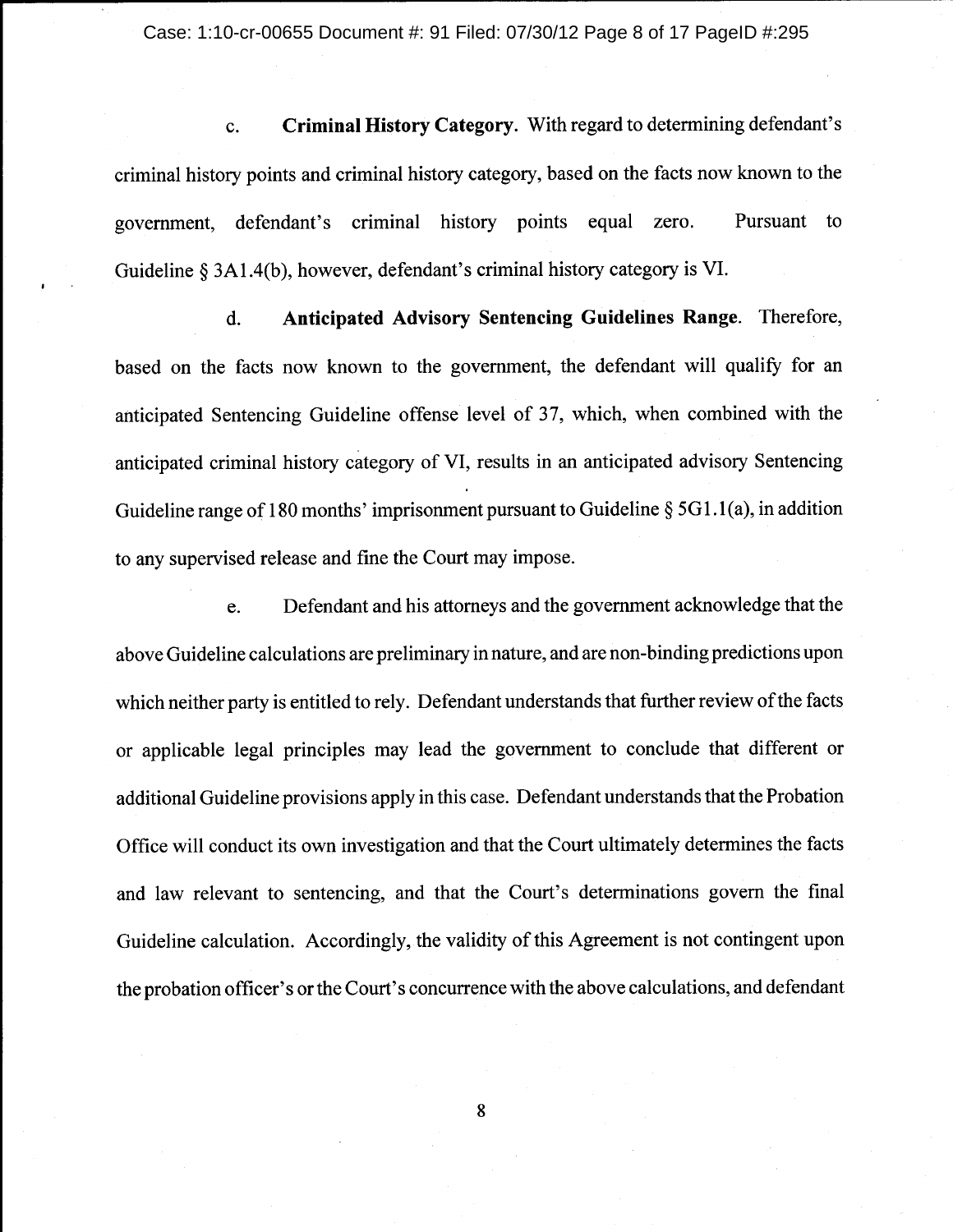#### Case: 1:10-cr-00655 Document #: 91 Filed: 07/30/12 Page 9 of 17 PageID #:296

shall not have a right to withdraw his plea on the basis of the Court's rejection of these calculations.

Both parties expressly acknowledge that this Agreement is not governed f. by Fed.R.Crim.P.  $11(c)(1)(B)$ , and that errors in applying or interpreting any of the Sentencing Guidelines may be corrected by either party prior to sentencing. The parties may correct these errors either by stipulation or by a statement to the Probation Office or the Court, setting forth the disagreement regarding the applicable provisions of the Guidelines. The validity of this Agreement will not be affected by such corrections, and defendant shall not have a right to withdraw his plea, nor the government the right to vacate this Agreement, on the basis of such corrections.

# **Agreements Relating to Sentencing**

This Agreement will be governed, in part, by Federal Rule of Criminal 10. Procedure  $11(c)(1)(C)$ . That is, the parties have agreed that the sentence imposed by the Court shall include a term of imprisonment in the custody of the Bureau of Prisons of one hundred and eighteen (118) months. Other than the agreed term of incarceration, the parties have agreed that the Court remains free to impose the sentence it deems appropriate. If the Court accepts and imposes the agreed term of incarceration set forth above, defendant may not withdraw this plea as a matter of right under Federal Rule of Criminal Procedure 11(d) and (e). If, however, the Court refuses to impose the agreed term of incarceration set forth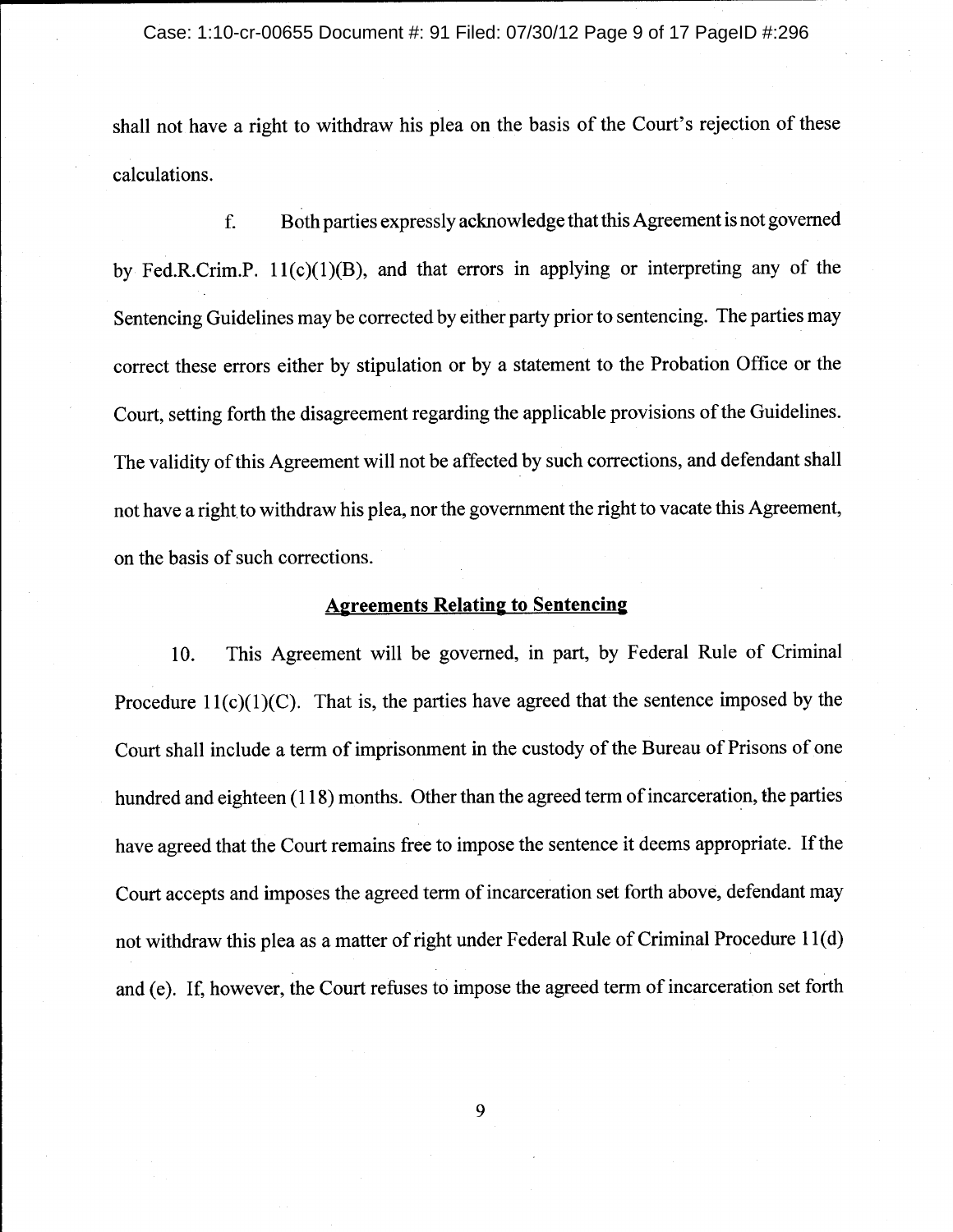herein, thereby rejecting this Agreement, or otherwise refuses to accept defendant's plea of guilty, either party has the right to withdraw from this Agreement.

Defendant agrees to pay the special assessment of \$100 at the time of 11. sentencing with a cashier's check or money order payable to the Clerk of the U.S. District Court.

Defendant agrees that the United States may enforce collection of any fine 12. imposed in this case pursuant to Title 18, United States Code, Sections 3572, 3613, and  $3664(m)$ , notwithstanding any payment schedule set by the Court.

After sentence has been imposed on the count to which defendant pleads guilty 13. as agreed herein, the government will move to dismiss Count Two of the indictment.

# **Acknowledgments and Waivers Regarding Plea of Guilty**

### **Nature of Agreement**

This Agreement is entirely voluntary and represents the entire agreement 14. between the Acting United States Attorney and defendant regarding defendant's criminal liability in case 10 CR 655.

This Agreement concerns criminal liability only. Except as expressly set forth 15. in this Agreement, nothing herein shall constitute a limitation, waiver, or release by the United States or any of its agencies of any administrative or judicial civil claim, demand, or cause of action it may have against defendant or any other person or entity. The obligations of this Agreement are limited to the United States Attorney's Office for the Northern District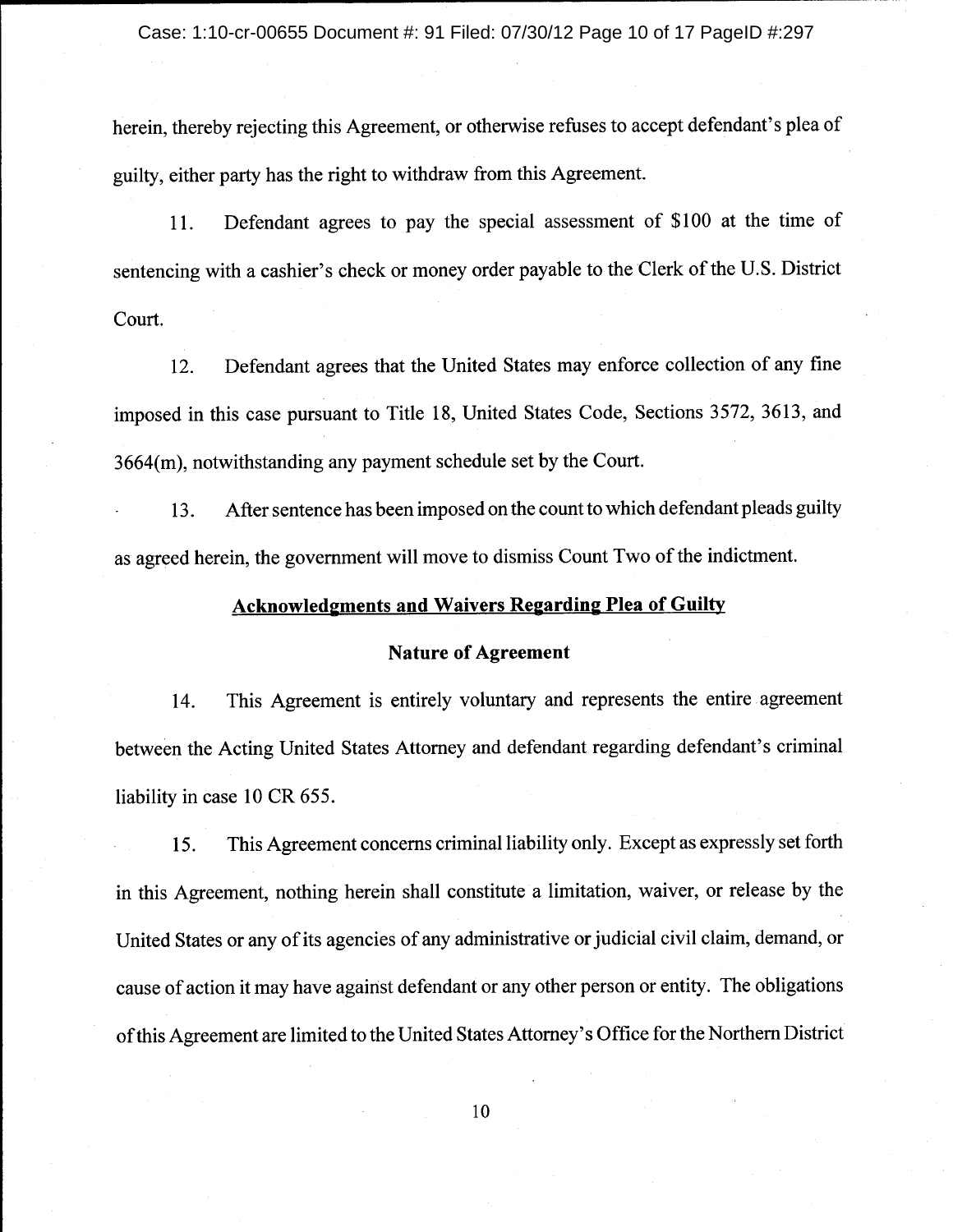of Illinois and cannot bind any other federal, state, or local prosecuting, administrative, or regulatory authorities, except as expressly set forth in this Agreement.

# **Waiver of Rights**

Defendant understands that by pleading guilty he surrenders certain rights, 16. including the following:

Trial rights. Defendant has the right to persist in a plea of not guilty a. to the charges against him, and if he does, he would have the right to a public and speedy trial.

i. The trial could be either a jury trial or a trial by the judge sitting without a jury. However, in order that the trial be conducted by the judge sitting without a jury, defendant, the government, and the judge all must agree that the trial be conducted by the judge without a jury.

ii. If the trial is a jury trial, the jury would be composed of twelve citizens from the district, selected at random. Defendant and his attorneys would participate in choosing the jury by requesting that the Court remove prospective jurors for cause where actual bias or other disqualification is shown, or by removing prospective jurors without cause by exercising peremptory challenges.

If the trial is a jury trial, the jury would be instructed that iii. defendant is presumed innocent, that the government has the burden of proving defendant guilty beyond a reasonable doubt, and that the jury could not convict him unless, after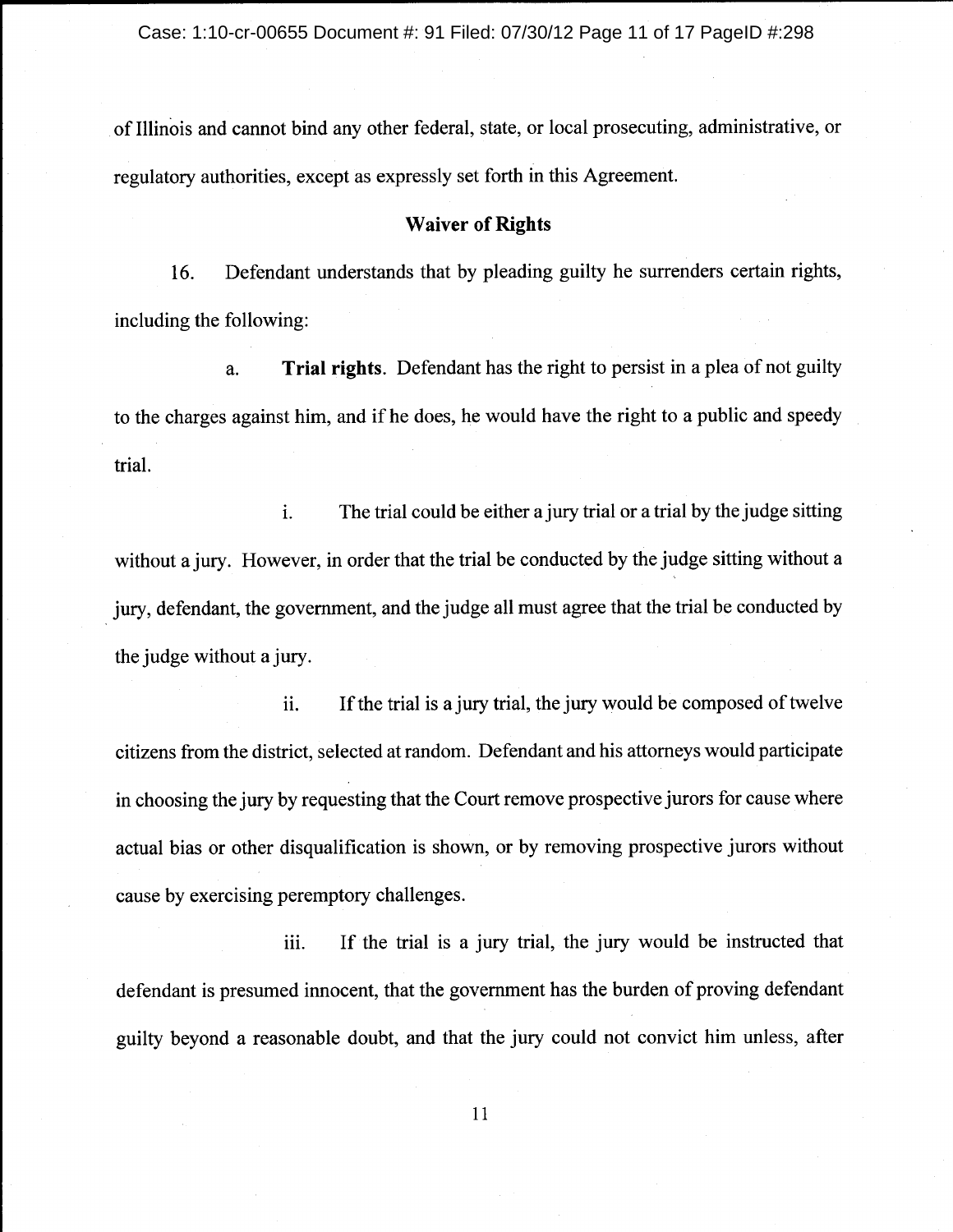hearing all the evidence, it was persuaded of his guilt beyond a reasonable doubt and that it was to consider each count of the indictment separately. The jury would have to agree unanimously as to each count before it could return a verdict of guilty or not guilty as to that count.

iv. If the trial is held by the judge without a jury, the judge would find the facts and determine, after hearing all the evidence, and considering each count separately, whether or not the judge was persuaded that the government had established defendant's guilt beyond a reasonable doubt.

At a trial, whether by a jury or a judge, the government would  $\mathbf{V}$ . be required to present its witnesses and other evidence against defendant. Defendant would be able to confront those government witnesses and his attorneys would be able to crossexamine them.

At a trial, defendant could present witnesses and other evidence vi. in his own behalf. If the witnesses for defendant would not appear voluntarily, he could require their attendance through the subpoena power of the Court. A defendant is not required to present any evidence.

At a trial, defendant would have a privilege against selfvii. incrimination so that he could decline to testify, and no inference of guilt could be drawn from his refusal to testify. If defendant desired to do so, he could testify in his own behalf.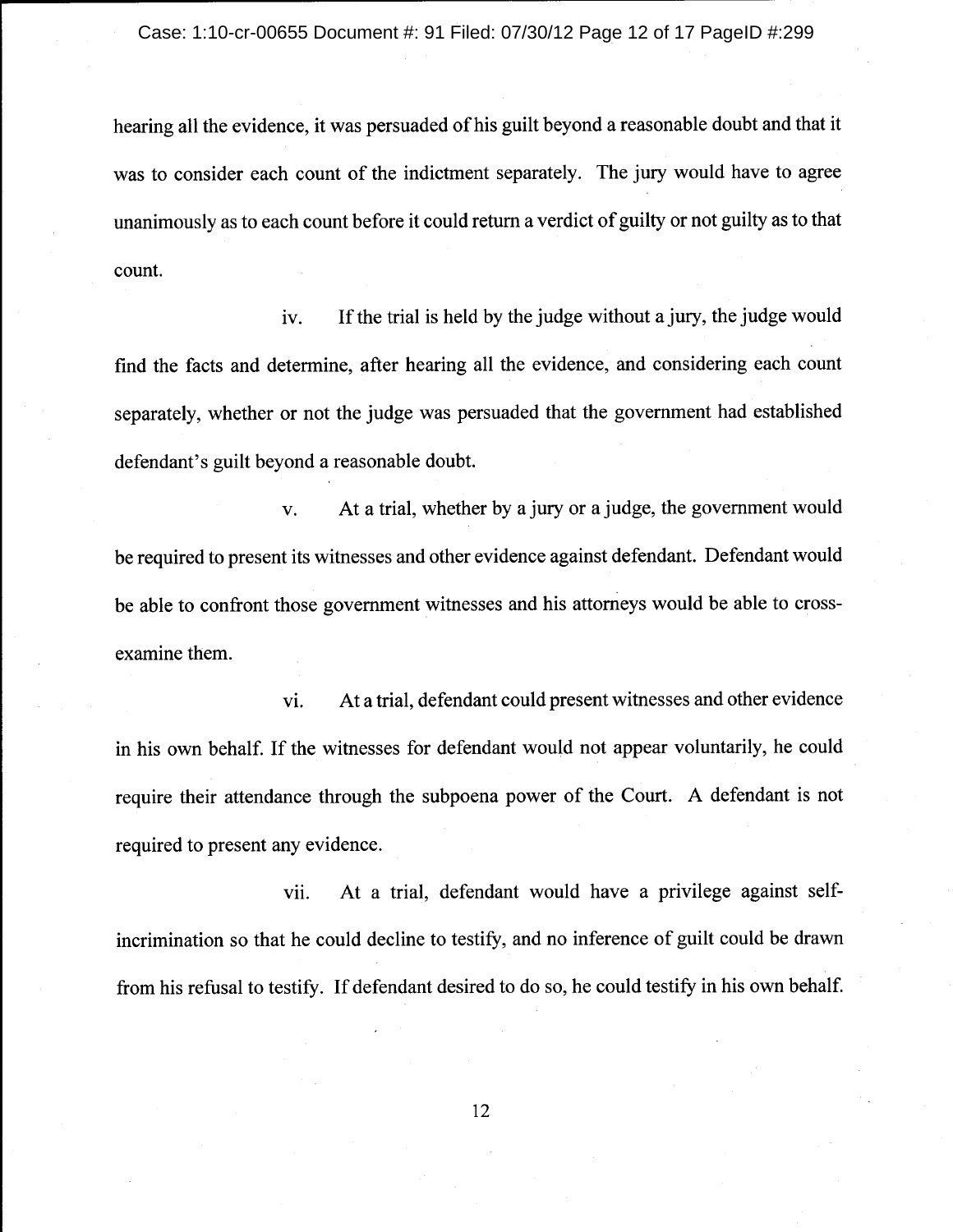Waiver of appellate and collateral rights. Defendant further **.** understands he is waiving all appellate issues that might have been available if he had exercised his right to trial. Defendant is aware that Title 28, United States Code, Section 1291, and Title 18, United States Code, Section 3742, afford a defendant the right to appeal his conviction and the sentence imposed. Acknowledging this, defendant knowingly waives the right to appeal his conviction, any pre-trial rulings by the Court, and any part of the sentence (or the manner in which that sentence was determined), including any term of imprisonment and fine within the maximums provided by law, in exchange for the concessions made by the United States in this Agreement. In addition, defendant also waives his right to challenge his conviction and sentence, and the manner in which the sentence was determined, and (in any case in which the term of imprisonment and fine are within the maximums provided by statute) his attorneys' alleged failure or refusal to file a notice of appeal, in any collateral attack or future challenge, including but not limited to a motion brought under Title 28, United States Code, Section 2255. The waiver in this paragraph does not apply to a claim of involuntariness, or ineffective assistance of counsel, which relates directly to this waiver or to its negotiation, nor does it prohibit defendant from seeking a reduction of sentence based directly on a change in the law that is applicable to defendant and that, prior to the filing of defendant's request for relief, has been expressly made retroactive by an Act of Congress, the Supreme Court, or the United States Sentencing Commission.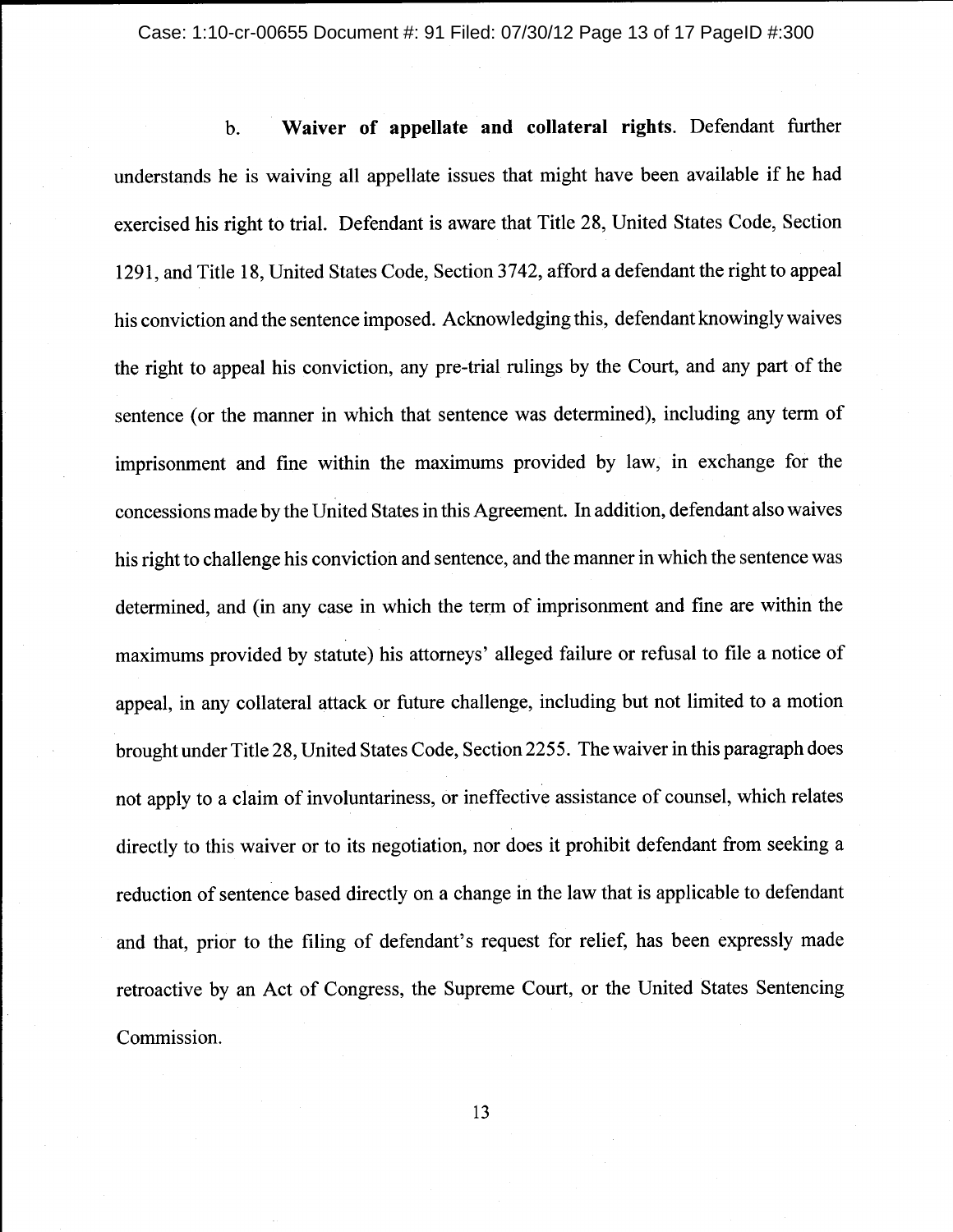Defendant understands that by pleading guilty he is waiving all the  $\mathbf{c}$ . rights set forth in the prior paragraphs. Defendant's attorneys have explained those rights to him, and the consequences of his waiver of those rights.

### Presentence Investigation Report/Post-Sentence Supervision

Defendant understands that the United States Attorney's Office in its 17. submission to the Probation Office as part of the Pre-Sentence Report and at sentencing shall apprise the District Court and the Probation Office of the nature, scope, and extent of defendant's conduct regarding the charges against him, and related matters. The government will make known matters in aggravation and mitigation relevant to sentencing.

Defendant agrees to truthfully and completely execute a Financial Statement 18. (with supporting documentation) prior to sentencing, to be provided to and shared among the Court, the Probation Office, and the United States Attorney's Office regarding all details of his financial circumstances, including his recent income tax returns as specified by the probation officer. Defendant understands that providing false or incomplete information, or refusing to provide this information, may be used as a basis for denial of a reduction for acceptance of responsibility pursuant to Guideline § 3E1.1 and enhancement of his sentence for obstruction of justice under Guideline  $\S 3C1.1$ , and may be prosecuted as a violation of Title 18, United States Code, Section 1001 or as a contempt of the Court.

For the purpose of monitoring defendant's compliance with his obligations to 19. pay a fine during any term of supervised release or probation to which defendant is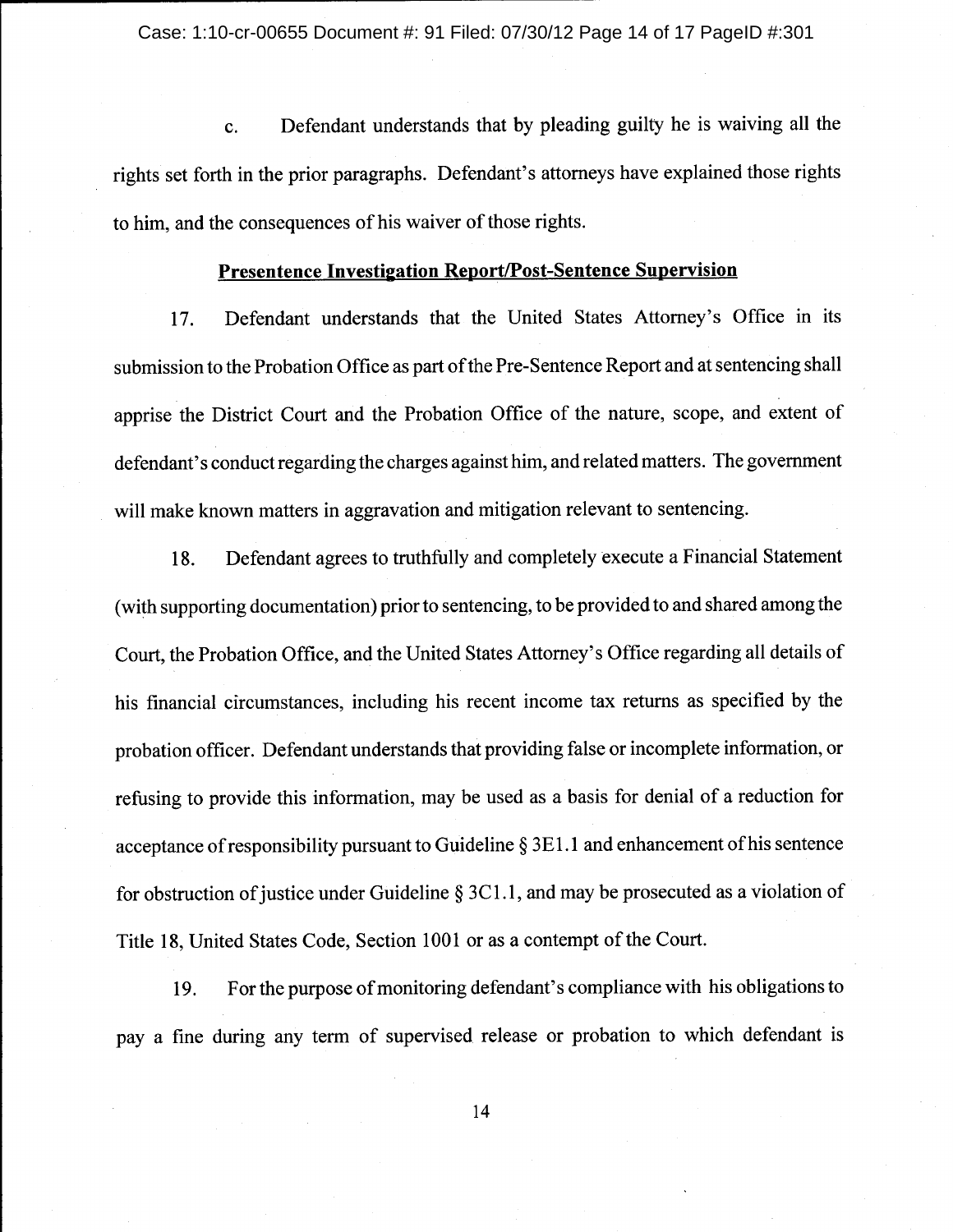sentenced, defendant further consents to the disclosure by the IRS to the Probation Office and the United States Attorney's Office of defendant's individual income tax returns (together with extensions, correspondence, and other tax information) filed subsequent to defendant's sentencing, to and including the final year of any period of supervised release or probation to which defendant is sentenced. Defendant also agrees that a certified copy of this Agreement shall be sufficient evidence of defendant's request to the IRS to disclose the returns and return information, as provided for in Title 26, United States Code, Section  $6103(b)$ .

# **Other Terms**

Defendant agrees to cooperate with the United States Attorney's Office in 20. collecting any unpaid fine for which defendant is liable, including providing financial statements and supporting records as requested by the United States Attorney's Office.

### **Conclusion**

 $21.$ Defendant understands that this Agreement will be filed with the Court, will become a matter of public record, and may be disclosed to any person.

Defendant understands that his compliance with each part of this Agreement 22. extends throughout the period of his sentence, and failure to abide by any term of the Agreement is a violation of the Agreement. Defendant further understands that in the event he violates this Agreement, the government, at its option, may move to vacate the Agreement, rendering it null and void, and thereafter prosecute defendant not subject to any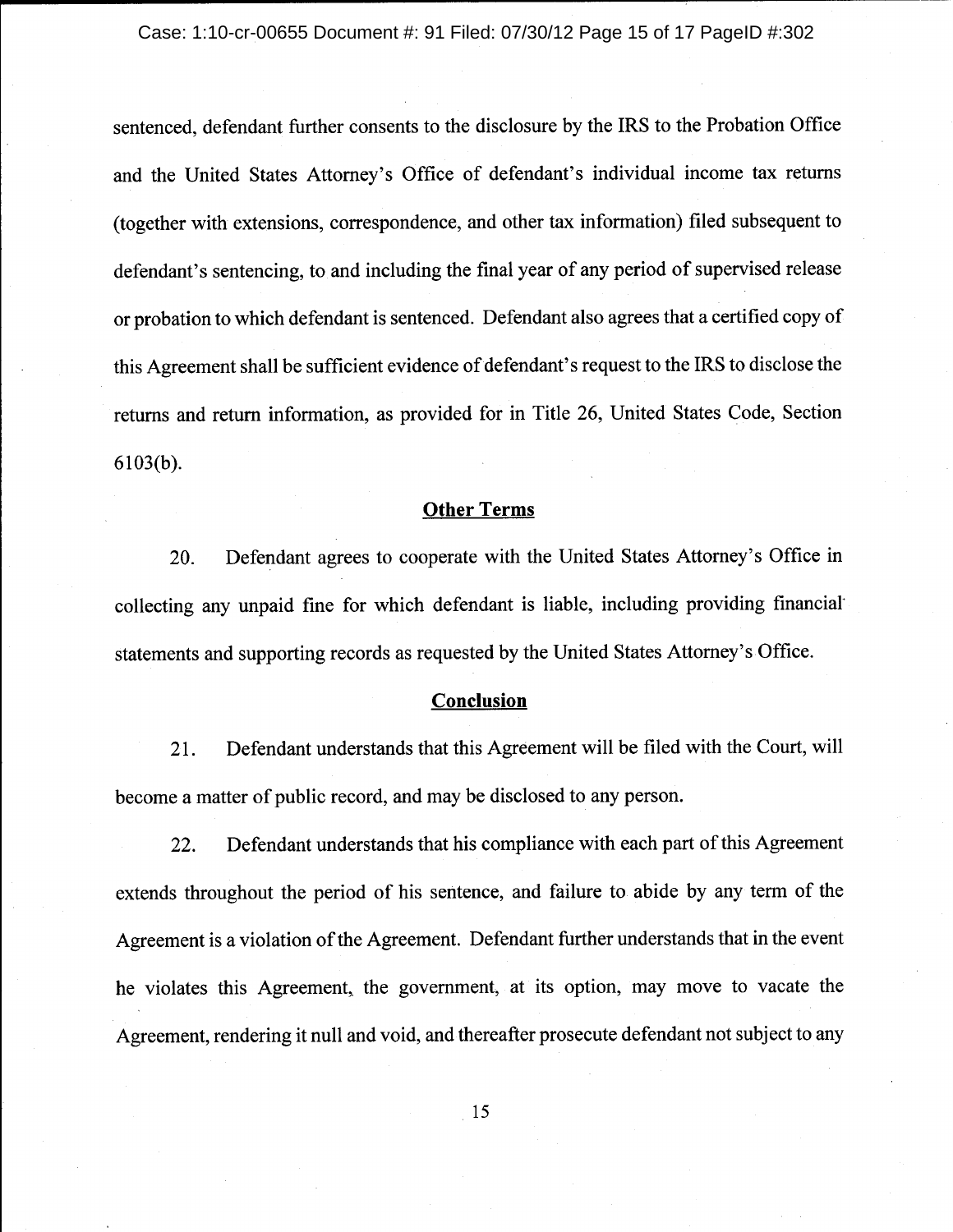of the limits set forth in this Agreement, or may move to resentence defendant or require defendant's specific performance of this Agreement. Defendant understands and agrees that in the event that the Court permits defendant to withdraw from this Agreement, or defendant breaches any of its terms and the government elects to void the Agreement and prosecute defendant, any prosecutions that are not time-barred by the applicable statute of limitations on the date of the signing of this Agreement may be commenced against defendant in accordance with this paragraph, notwithstanding the expiration of the statute of limitations between the signing of this Agreement and the commencement of such prosecutions.

23. Defendant and his attorneys acknowledge that no threats, promises, or representations have been made, nor agreements reached, other than those set forth in this Agreement, to cause defendant to plead guilty.